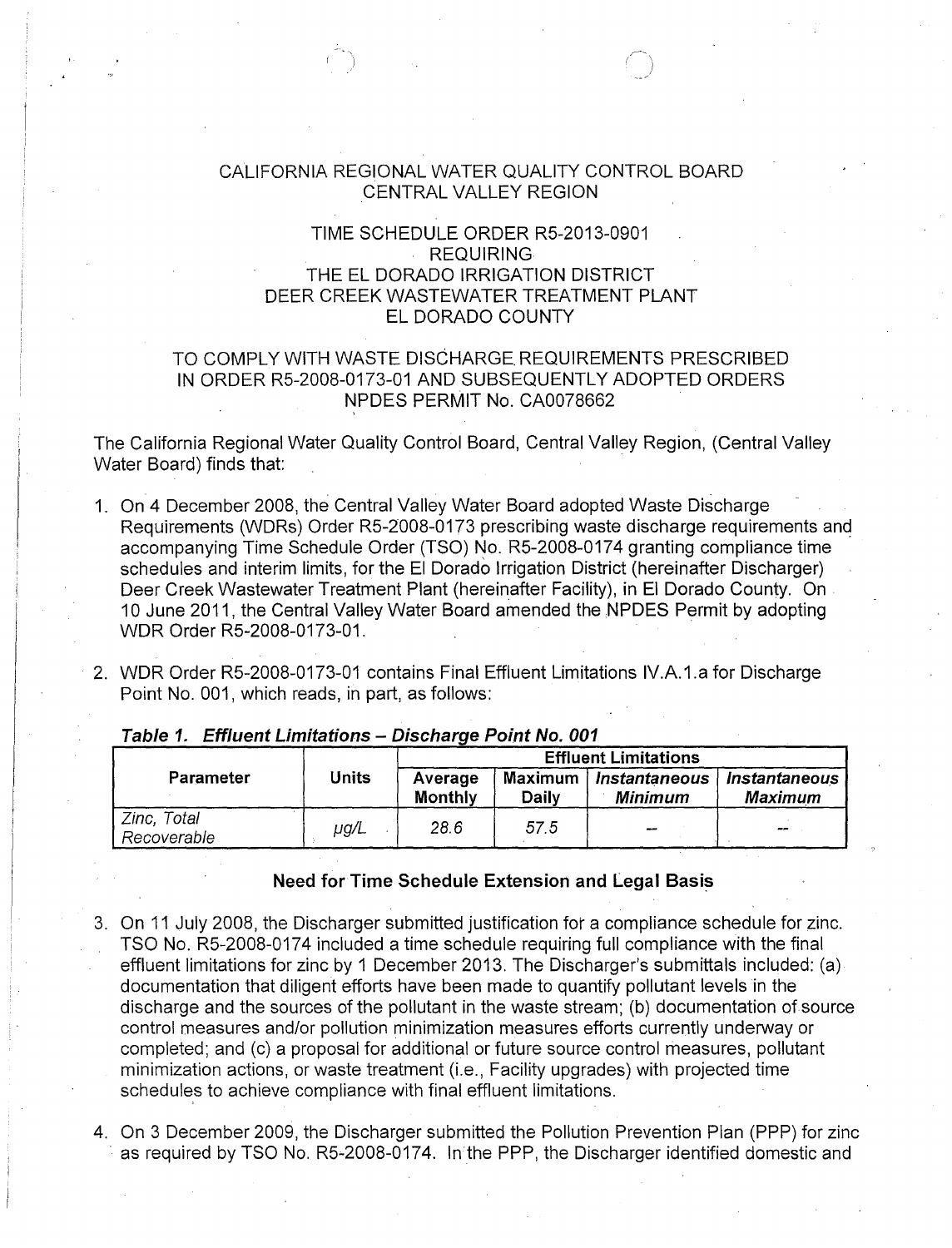industrial users, the water supply, and internal sources within the wastewater treatment process as the main sources of zinc in the intake. The Discharger also believes that infiltration and inflow (1&1) which occurs through seepage of elevated shallow ground water into sewer lines and surface seepage through utility access covers (i.e., manholes) in the roadways, is also a minor source of zinc. The PPP outlined the Discharger's efforts to control and reduce zinc in the intake. This order requires the Discharger to update and implement its PPP.

- 5. In August 2011, the district began source control measures by replacing zinc orthophosphate with phosphoric acid at its El Dorado Hills Water Treatment Plant to control elevated concentration levels of zinc in the municipal water supply. On 12 October 2012, the district expanded the replacement of zinc orthophosphate with phosphoric acid to its other drinking water treatment plant which ultimately affects zinc levels in the influent to the Facility. However, zinc concentrations in treated effluent remain comparable to levels observed prior to 12 October 2012.
- 6. Diligent efforts have been made to quantify pollutant levels in the discharge and the sources of the pollutant in the waste stream. The Discharger's industrial pretreatment program regulates discharges of zinc to the collection system from two Significant Industrial Users (SIU) through a local limit issued in wastewater discharge permits. Discharges from the Union Mine Wastewater Treatment Facility (WWTF) must comply with local limits that were based upon maintaining background water quality. To determine compliance, the Union Mine WWTF discharges are subject to chemical analysis prior to discharge, and based upon concentration and loading (pounds per day), the volume of discharge may be limited by the analytical results. Future industrial discharge from JM Eagle (formerly PW Pipe) is not anticipated as manufacturing of pipe at this location has been discontinued.
- 7. As a policy, the Discharger does not use galvanized piping or plumbing fixtures in facilities it owns and operates, including mainlines and laterals. The Discharger also discourages using galvanized piping in new construction.
- 8. The Discharger has engaged in an education campaign targeted at the safe and proper disposal of vitamins, medications, and pharmaceutical products and has partnered with the El Dorado County's solid waste disposal service and sheriff's department which provide venues and drop-off points for unwanted or expired pharmaceuticals.
- 9. On 16 September 2013 the Discharger submitted the Infeasibility Analysis and Time Schedule Justification For Compliance with NPDES Permit Limitations for Zinc and Bis(2- Ethylhexyi)Phthalate for the Deer Creek Wastewater Treatment Plant to the Central Valley Regional Water Board requesting additional time to comply with the final zinc effluent limitation.

### **Mandatory Minimum Penalties**

10. California Water Code (Water Code) sections 13385(h) and (i) require the Central Valley Water Board to impose mandatory minimum penalties (MMP's) upon dischargers that violate

 $\mathcal{P}$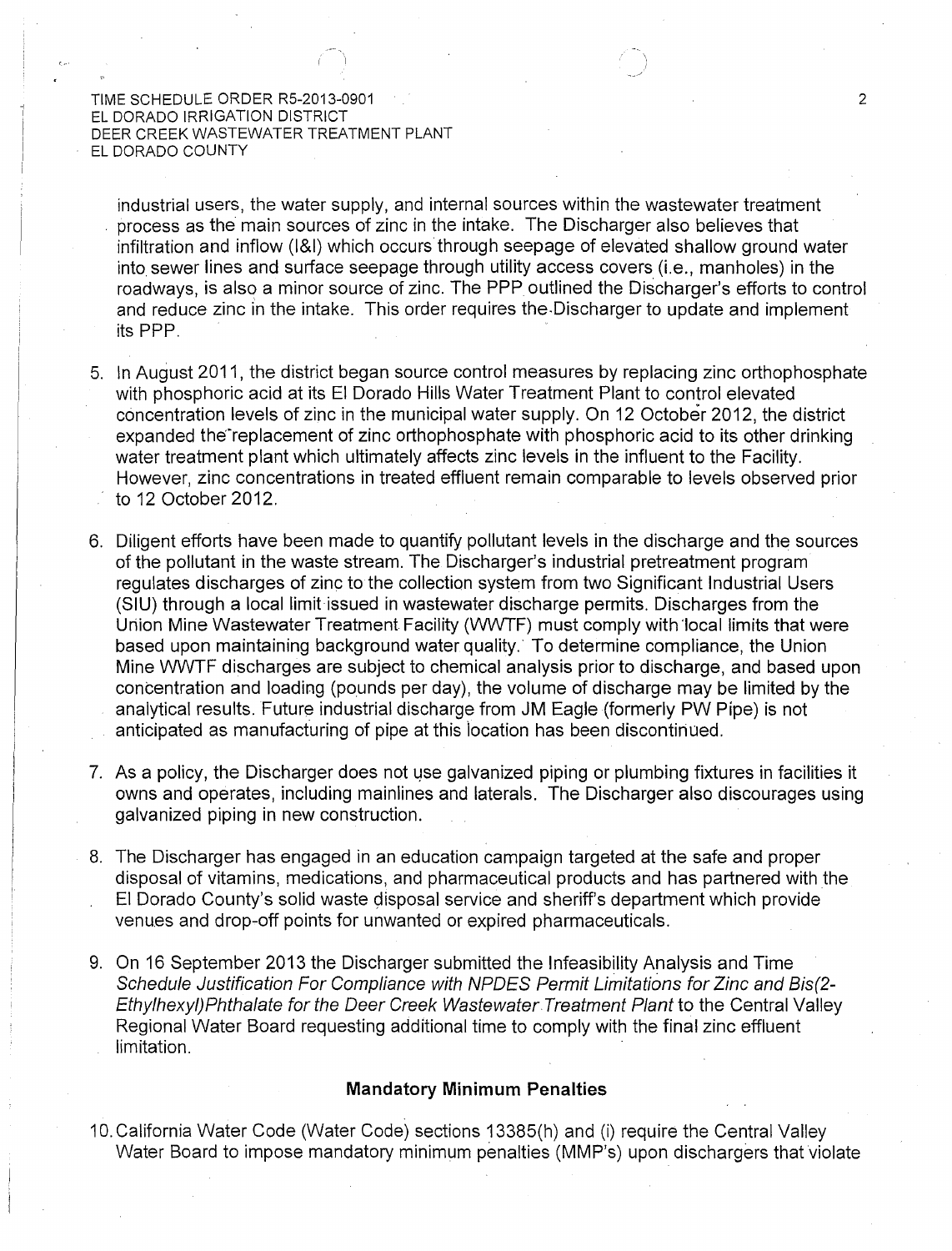certain effluent limitations. Water Code section 13385(i)(3) exempts the discharge from mandatory minimum penalties "where the waste discharge is in compliance with either a cease and desist order issued pursuant to Section 13301 or a time schedule order issued pursuant to Section 13300 or 13308, if all the [specified] requirements are met.. .for the purposes of this subdivision, the time schedule may not exceed five years in length..."

3

- 11. Per the requirements of Water Code section 13385(i)(3), the Central Valley Water Board finds that:
	- a. This Order specifies the actions that the Discharger is required to take in order to correct the violations that would otherwise be subject to Water Code section 13385(h) and (i).
	- b. To comply with final zinc effluent limitations the Discharger is requesting additional time to implement four studies. The Discharger proposes to (1) conduct ari additional year of monitoring influent total recoverable zinc concentrations on a monthly basis to evaluate the effectiveness of current source control efforts; (2) complete analyses of creek flow data to determine whether dilution will contribute to a compliance solution. Should dilution credit be a viable compliance option for facilitating permit compliance, then an evaluation of the mixing zone, including evaluation of aquatic resources in the mixing zone (e.g., benthic macroinvertebrates) and a tracer study defining the size of the mixing zone, will be completed; (3) evaluate opportunities to optimize operations for improved zinc removal which could include modifications to polymer/coagulant selection, dosing, activation, and metering as well as mean cell residence time or sludge age; (4) reevaluate the potential for a water-effect ratio (WER) after zinc concentrations in the influent stabilize and implement if necessary.
	- c. This Order establishes a time schedule to bring the waste discharge into compliance with the effluent limitations that is as short as possible, taking into account the technological, operational, and economic factors that affect the design, development, and implementation of the control measures that are necessary to comply with the effluent limitations. The Central Valley Water Board finds, as described in previous findings in this Order, that the Discharger has demonstrated due diligence and is making diligent progress to bring the waste discharge into compliance with final effluent limitations.
- 12. Per the requirements of Water Code Section  $13385(i)(3)(C)(ii)(l)$  for the purposes of treatment facility upgrade, the time schedule shall not exceed 10 years. Per the requirements of Water Code Section 13385(j)(3)(C)(ii)(II) following a public hearing, and upon a showing that the Discharger is making diligent progress toward bringing the waste discharge into compliance with the effluent limitation, the Central Valley Water Board may extend the time schedule for an additional five years beyond the initial five years, if the Discharger demonstrates that the additional time is necessary to comply with the effluent limitation.
- 13. Compliance with this Order exempts the Discharger from MMPs for violations of the effluent limitations found in WDR Order RS-2008-0173-01 as follows: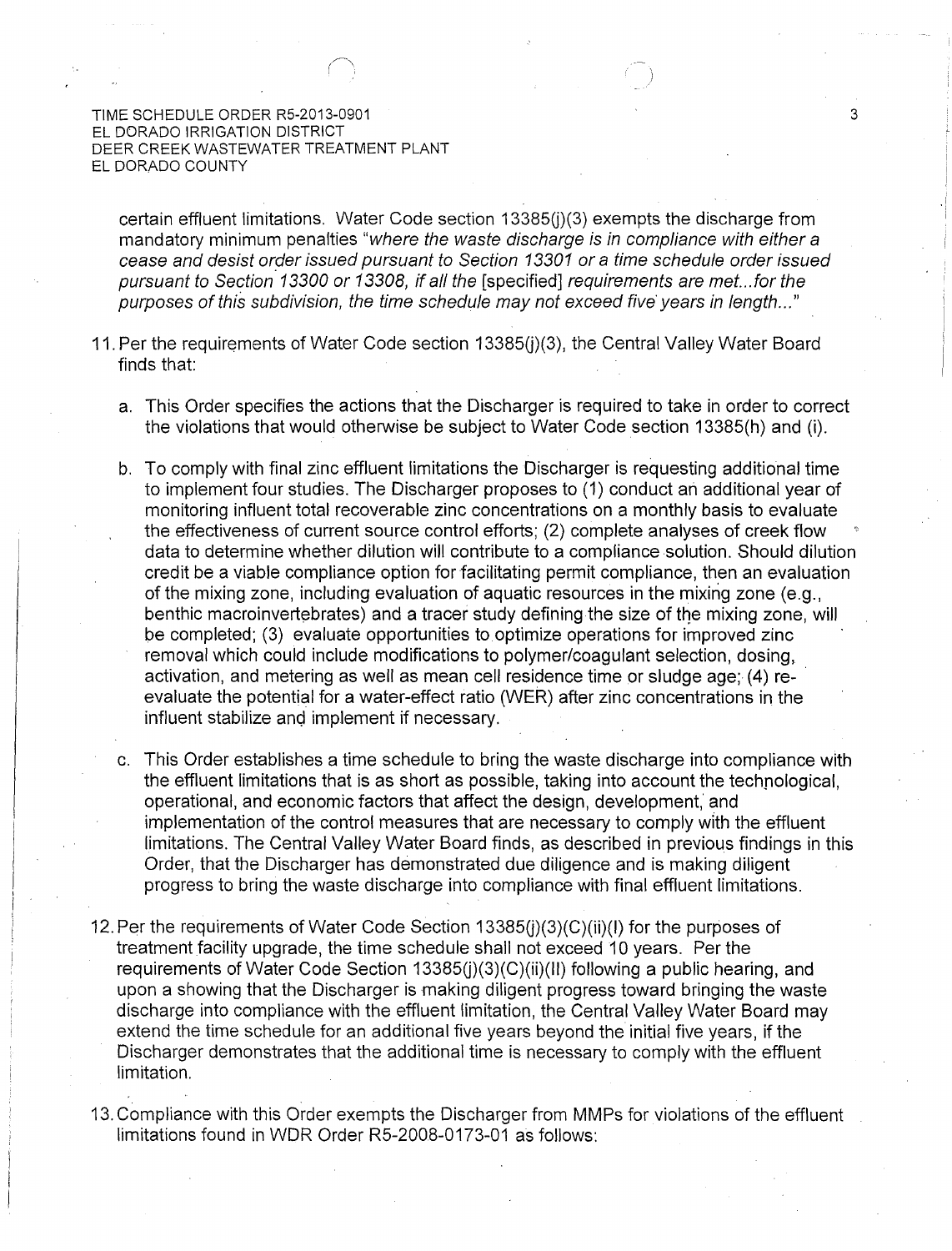a. Zinc: Previous TSO R5-2008-0174 provided protection from MMPs at Discharge Point No. 001 from 4 December 2008 until 1 December 2013. This Order provides protection from MMPs at Discharge Point No. 001 from 21 November 2013 until 1 October 2017.

4

- 14. In accordance with Water Code section 13385(i)(3), the total length of protection from MMPs for zinc does not exceed ten years from the date the effluent limitations became applicable to the waste discharge.
- 15. This Order includes performance-based interim effluent limitations for zinc at Discharge Point No. 001. The interim effluent limitations are based on the current treatment plant performance.

The interim effluent limitations consist of statistically calculated performance-based average monthly and maximum daily effluent limits derived using sample data provided by the Discharger. The interim effluent limitations were developed using the statistical based approach provided in EPA's Technical Support Document for Water Quality-Based Toxics Control or TSD. The TSD provides guidance on estimating the projected maximum effluent concentration using a lognormal distribution of the observed effluent concentrations at a desired confidence level, as detailed in Section 3.3 of the TSD. The multipliers in Table 3-1 of the TSD were used to calculate the 99<sup>th</sup> percent confidence level and 99<sup>th</sup> percentile of the data set based on the number of effluent samples and the coefficient of variation. The multipliers from the table were multiplied by the highest observed effluent concentration (MEC) to estimate the maximum expected effluent concentration; this value was used as the interim effluent limitation for the average monthly effluent limit (AMEL). The interim performance-based maximum daily effluent limitation (MDEL) was established in accordance with section 1.4 and Table 2 of the Policy for Implementation of Toxics Standards for Inland Surface Waters, Enclosed Bays, and Estuaries of California (SIP), by multiplying the interim AMEL by the MDEL/AMEL multiplier.

Effluent data from November 2010 through July 2013 was used to calculate the interim effluent limitations in the table below. The following table summarizes the calculations of the daily maximum and average monthly interim effluent limitation for.this constituent:

### a. Discharge Point No. 001

| Parameter                  | Jnits | <b>MEC</b> | <b>Number</b><br>of Data<br><b>Points</b> | Mean | <b>Standard</b><br>Deviation | <b>Coefficient</b><br>of Variation | Interim<br>Average<br><b>Monthly</b><br><b>Effluent</b><br>Limitation | Interim<br><b>Maximum</b><br>Daily<br><b>Effluent</b><br>Limitation |
|----------------------------|-------|------------|-------------------------------------------|------|------------------------------|------------------------------------|-----------------------------------------------------------------------|---------------------------------------------------------------------|
| Zinc, Total<br>Recoverable | µg/L  | 95         | 72                                        | 49.6 | 11.36                        | 0.23                               | 121                                                                   | 166                                                                 |

16. The Central Valley Water Board finds that the Discharger can maintain compliance with the interim effluent limitations included in this Order. Interim effluent limitations are established when compliance with the final effluent limitations cannot be achieved by the existing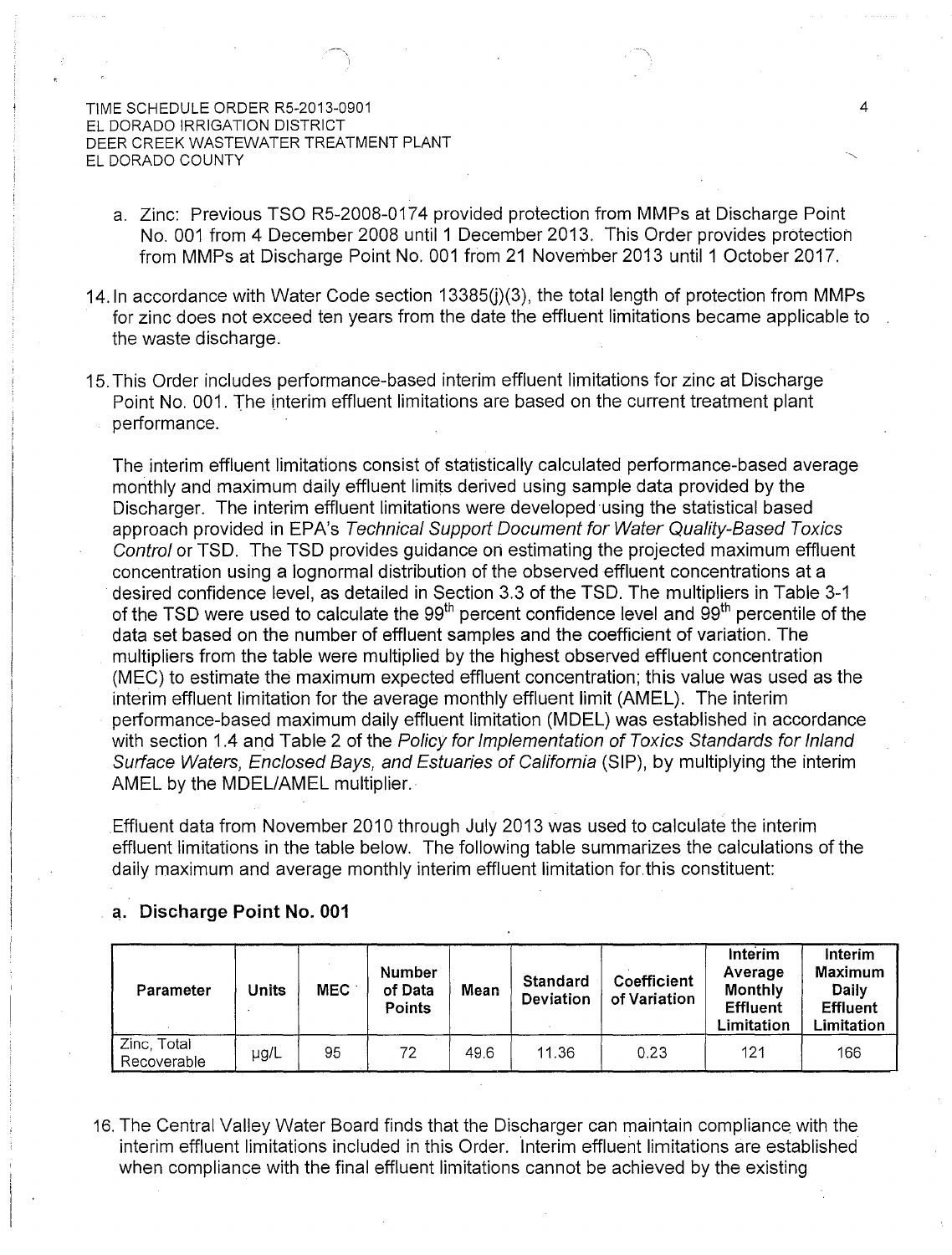Facility. Discharge of constituents in concentrations in excess of the final effluent limitations, but in compliance with the interim effluent limitations, can significantly degrade water quality and adversely affect the beneficial uses of the receiving stream on a long-term basis. The interim effluent limitations, however, establish an enforceable ceiling concentration until compliance with the final effluent limitation can be achieved.

17. If an interim effluent limit contained in this Order is exceeded, then the Discharger is subject to MMPs for that particular exceedance as it will no longer meet the exemption in Water Code 13385(i)(3). It is the intent of the Central Valley Water Board that a violation of an interim monthly effluent limitation subjects the Discharger to only one MMP for that monthly averaging period. In addition, a violation of an interim daily maximum effluent limit subjects the Discharger to one MMP for the day in which the sample was collected.

#### **Other Regulatory Requirements**

- 18. California Water Code section 13300 states: "Whenever a regional board finds that a discharge of waste is taking place or threatening to take place that violates or will violate requirements prescribed by the regional board, or the state board, or that the waste collection, treatment, or disposal facilities of a discharger are approaching capacity, the board may require the discharger to submit for approval of the board, with such modifications as it may deem necessary, a detailed time schedule of specific actions the discharger shall take in order to correct or prevent a violation of requirements."
- 19. California Water Code section 13267 states in part: In conducting an investigation specified in subdivision (a), the regional board may require that any person who has discharged, discharges, or is suspected of having discharged or discharging, or who proposes to discharge waste within its region, or any citizen or domiciliary, or political agency or entity of this state who has discharged, discharges, or is suspected of having discharged or discharging, or who proposes to discharge, waste outside of its region that could affect the quality of waters within its region shall furnish, under penalty of perjury, technical or monitoring program reports which the regional board requires. The burden, including costs, of these reports shall bear a reasonable relationship to the need for the report and the benefits to be obtained from the reports. In requiring those reports, the regional board shall provide the person with a written explanation with regard to the need for the reports, and shall identify the evidence that supports requiring that person to provide the reports.
- 20. The Discharger owns and operates the wastewater treatment facility which is subject to this Order. The technical and monitoring reports required by this Order are necessary to determine compliance with the requirements in WDR Order R5-2008-0173-01 and with this Order.
- 21. Issuance of this Order is exempt from the provisions of the California Environmental Quality Act (Pub. Resources Code, § 21000 et seq.) ("CEOA") pursuant to Water Code section 13389, since the adoption or modification of a NPDES permit for an existing source is statutorily exempt and this Order only serves to implement a NPDES permit. (Pacific Water Conditioning Ass'n, Inc. v. Discharger Council of Discharger of Riverside (1977) 73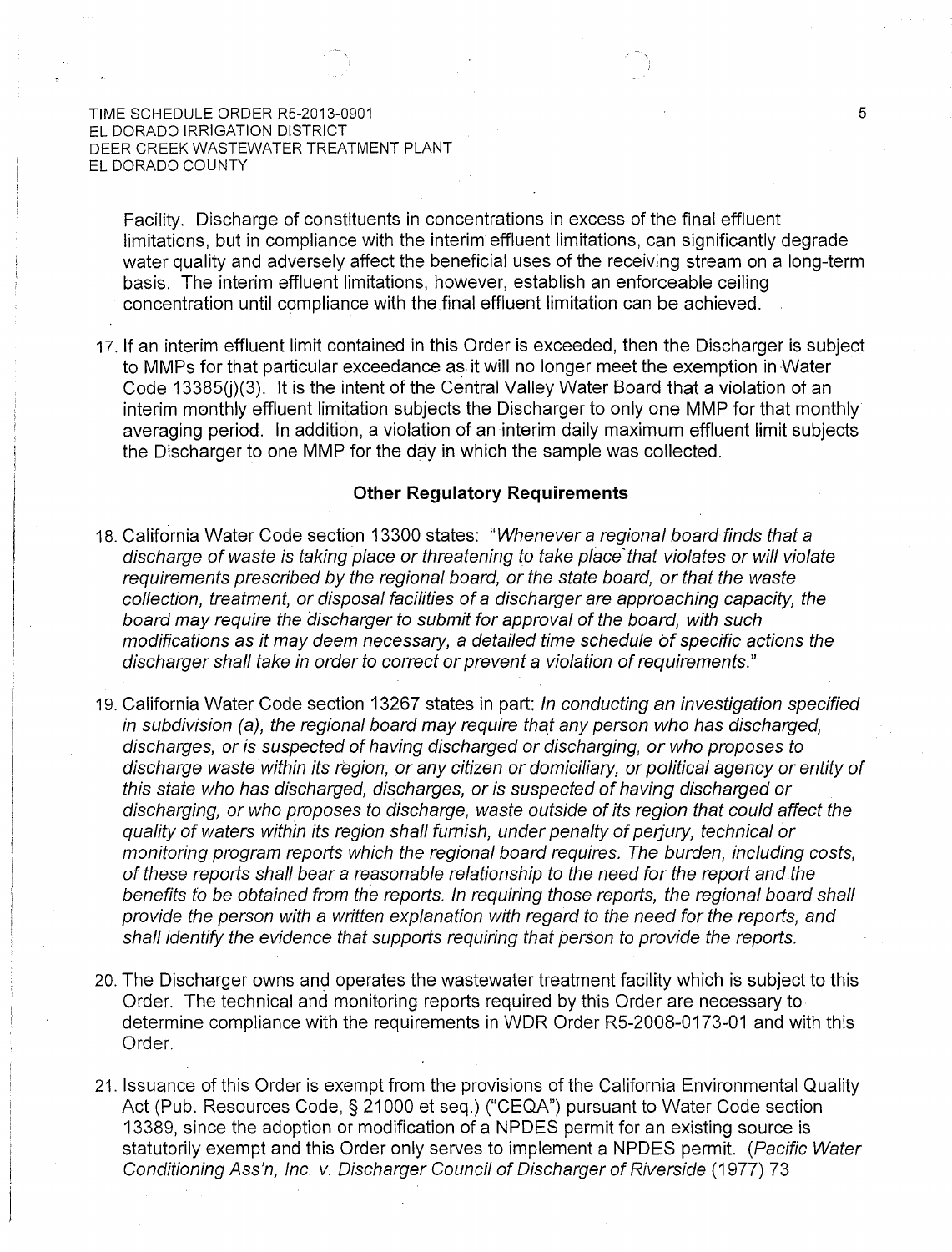Cai.App.3d 546, 555-556.).1ssuance of this Order is also exempt from the provisions of CEQA in accordance with California Code of Regulations, title 14, section 15321, subdivision (a)(2).

- 22. A regional board may delegate issuance of time schedule orders to the Executive Officer. (Wat. Code §13223.). On 10 December 2009, the Central Valley Water Board adopted Resolution No. R5-2009-0114 to provide explicit authority to the Executive Officer to issue or modify time schedule orders, and to make this authority known to the public and regulated community.
- 23. On 20 September 2013 the Central Valley Water Board notified the Discharger, and interested agencies and persons, of its intent to adopt a new Time Schedule Order for this discharge and provided them with an opportunity to submit their written views and recommendations. Pursuant to Water Code section 13167.5 for a time schedule order adopted pursuant to Water Code section 13300, comments were due 21 October 2013, which is at least a 30-day public notice and comment period. No comments were received by the Central Valley Water Board on the proposed time schedule order.

## **IT IS HEREBY ORDERED THAT:**

Time Schedule Order R5-2008-0174 is rescinded, except for enforcement purposes, and, pursuant to Water Code Sections 13300 and 13267:

1. The Discharger shall comply with the following time schedule to ensure compliance with the final effluent limitations for zinc contained in WDR Order R5-2008-0173-01, and subsequently adopted orders, as described in the above findings:

| Task                                                                                                | <b>Compliance Date</b> |
|-----------------------------------------------------------------------------------------------------|------------------------|
| Submit Dilution Study evaluation report                                                             | 1 January 2015         |
| Submit summary report of total recoverable zinc influent<br>monitoring results and observed trends. | 1 March 2015           |
| Submit report identifying operational changes implemented.                                          | 1 March 2015           |
| Submit updated Pollution Prevention Plan for zinc.                                                  | 1 March 2015           |
| Submit report of effects of operational changes on zinc effluent<br>concentrations.                 | 1 March 2016           |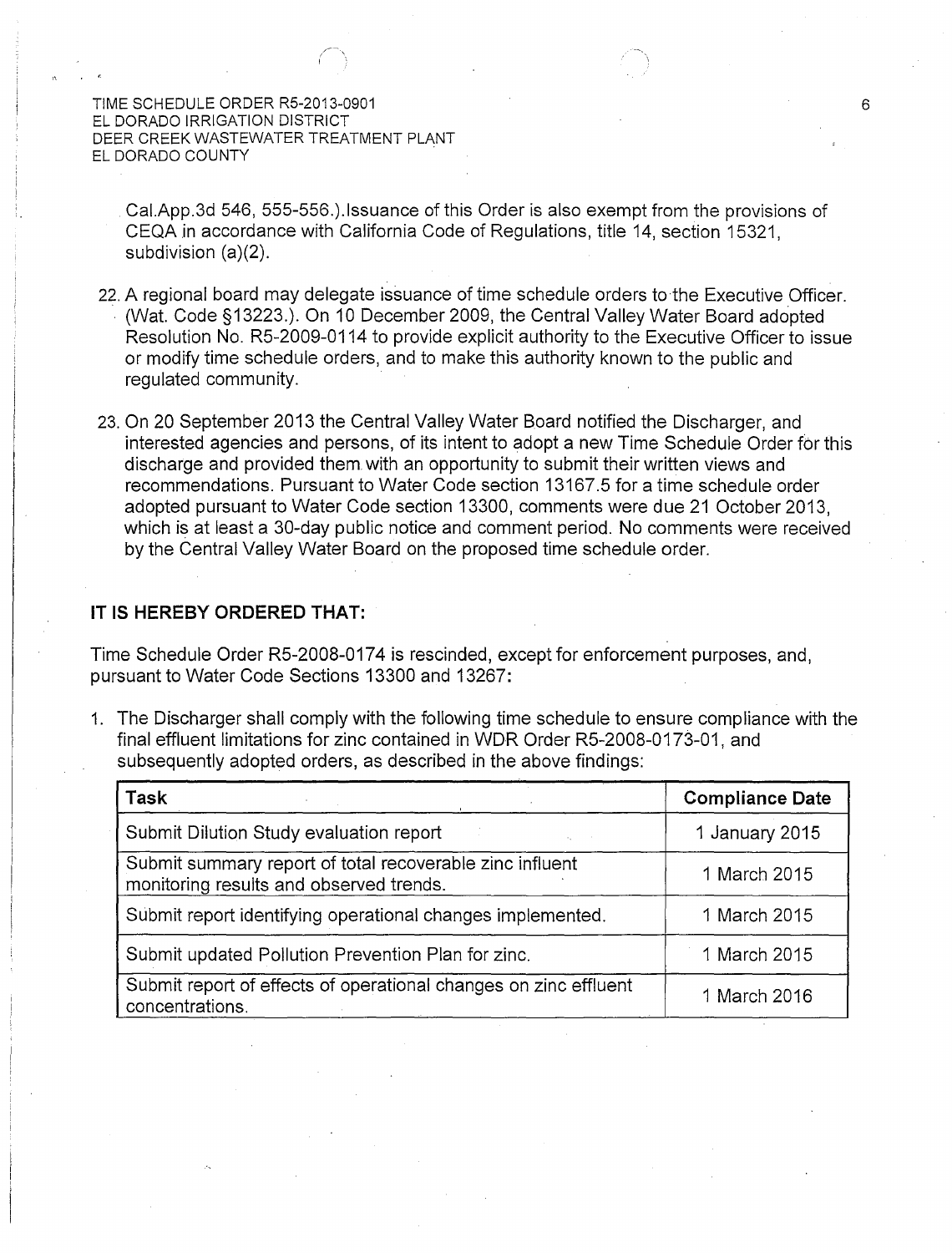| Task                                            | <b>Compliance Date</b> |
|-------------------------------------------------|------------------------|
| Submit final WER study report.                  | 1 May 2017             |
| Compliance with final zinc effluent limitation. | 1 October 2017         |

7

2. The following interim effluent limitations for zinc shall be effective immediately and until 30 September 2017, or when the Discharger is able to come into compliance, whichever is . sooner.

| Parameter                  | Units     | <b>Average Monthly</b> | <b>Maximum Daily</b> |
|----------------------------|-----------|------------------------|----------------------|
| Zinc.<br>Total Recoverable | $\mu$ g/L | 10,<br>' 4             | 166                  |

3. Any person signing a document submitted under this Order shall make the following certification:

"I certify under penalty of law that I have personally examined and am familiar with the information submitted in this document and all attachments and that, based on my knowledge and on my inquiry of those individuals immediately responsible for obtaining the information, I believe that the information is true, accurate, and complete. I am aware that there are significant penalties for submitting false information, including the possibility of fine and imprisonment."

4. In accordance with California Business and Professions Code sections 6735, 78.35, and 7835.1, engineering and geologic evaluations and judgments shall be performed by or under . the direction of registered professionals competent and proficient in the fields pertinent to the required activities. All technical reports specified herein that contain work plans, that describe the conduct of investigations and studies, or that contain technical conclusions and recommendations concerning engineering and geology shall be prepared by or under the direction of appropriately qualified professional(s), even if not explicitly stated. Each technical report submitted by the Discharger shall contain the professional's signature and/or stamp of the seal.

If, in the opinion of the Executive Officer, the Discharger fails to comply with the provisions of this Order, the Executive Officer may refer this matter to the Attorney General for judicial enforcement, may issue a complaint for administrative civil liability, or may take other enforcement actions. Failure to comply with this Order or with the WDRs may result in the assessment of Administrative Civil Liability of up to \$10,000 per violation, per day, depending on the violation, pursuant to the Water Code, including sections 13268, 13350 and 13385. The Central Valley Water Board reserves its right to take any enforcement actions authorized by law.

Any person aggrieved by this action of the Central Valley Water Board may petition the State Water Board to review the action in accordance with Water Code section 13320 and California Code of Regulations, title 23, sections 2050 and following. The State Water Board must receive the petition by 5:00 p.m., 30 days after the date of this Order, except that if the thirtieth day